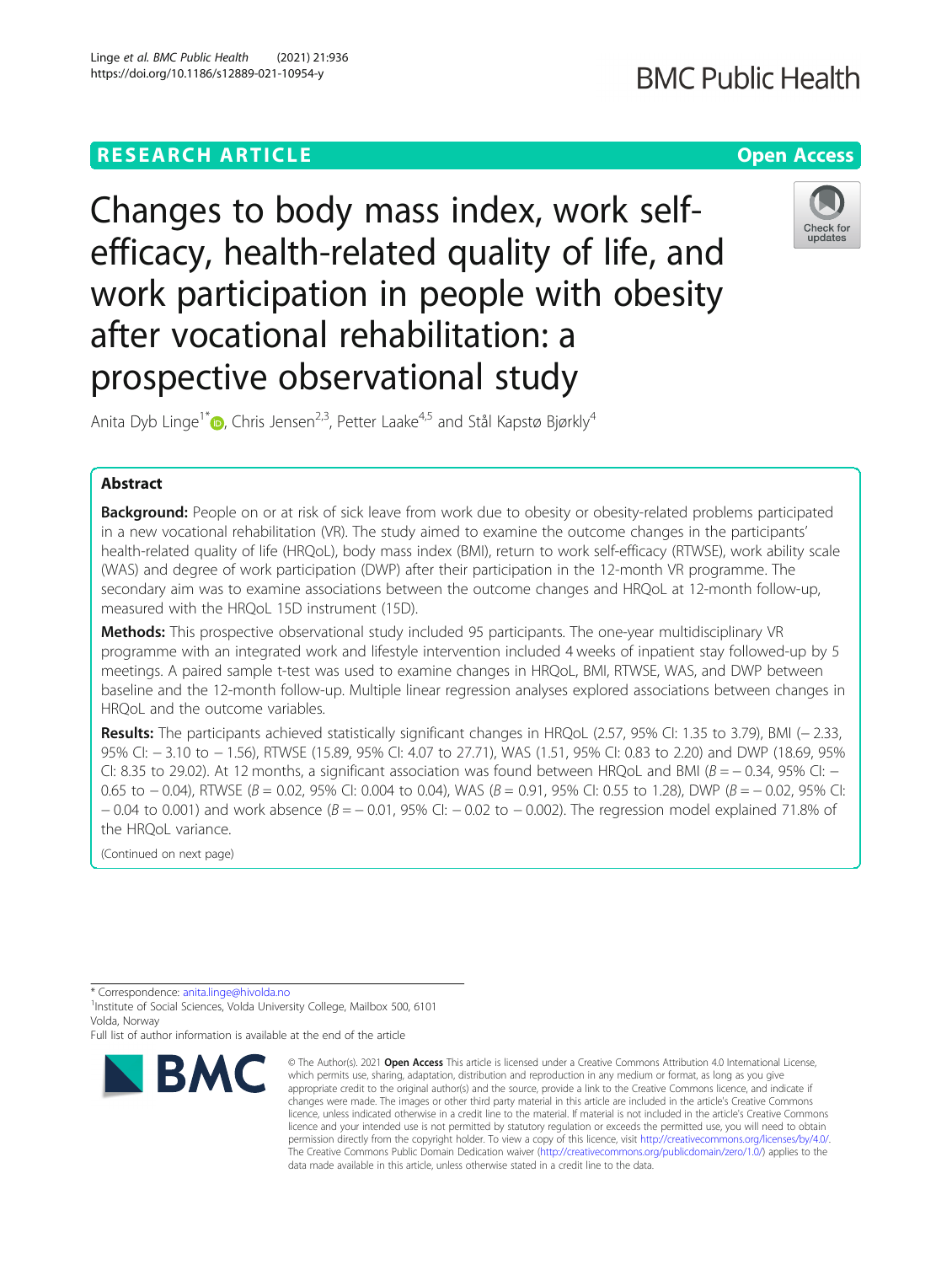# (Continued from previous page)

Conclusion: The results indicated positive changes in HRQoL, BMI, RTWSE, WAS and DWP from baseline to the 12month follow-up. Factors associated with HRQoL at the 12-month follow-up were decreased BMI, increased RTWSE, improved WAS and reduced work absence. Future studies examining VR programmes with lifestyle interventions for people with obesity are recommended.

**Trial registration:** Norwegian Regional Committee for Medical and Health Research Ethics (REC) 2017/573, Clinical Trials [NCT03286374,](https://clinicaltrials.gov/ct2/show/NCT03286374) registered 18. September 2017.

<https://clinicaltrials.gov/ct2/results?cond=Obesity&term=Anita+Dyb+Linge&cntry=NO&state=&city=&dist=>

Keywords: Vocational rehabilitation, Health-related quality of life, Obesity, Return to work self-efficacy, Work ability, Work absence

### Background

Obesity is increasing rapidly and presents a health challenge in most parts of the world. People with obesity may have a high quality of life; however, obesity (body mass index  $[BMI] \ge 30 \text{ kg/m}^2$  is generally associated with severe health complications, functional impairment and lower self-esteem [[1](#page-9-0)]. Many people with obesity are subjected to humiliation, stigmatisation, discrimination and bullying, and for some of them, such discrimination is a daily experience in many arenas of their social life [[1](#page-9-0)–[3\]](#page-9-0), including the workplace [[4\]](#page-9-0). Furthermore, people with obesity (of all ages) may experience the loss of working capacity and may struggle to enter and remain in the workforce [\[5](#page-9-0), [6](#page-9-0)]. This can contribute to adverse financial and social consequences, as well as feelings of isolation and depression [[1,](#page-9-0) [7\]](#page-9-0).

The many negative consequences of obesity contribute to a poorer health-related quality of life (HRQoL) when compared to the non-obese population  $[8-10]$  $[8-10]$  $[8-10]$  $[8-10]$  $[8-10]$ . HRQoL, as defined by the World Health Organization (WHO), indicates the individual's perspective (related to health status, values, levels of satisfaction and general well-being) of a specific health condition [[11](#page-9-0)]. HRQoL includes "the physical, psychological and social domains of health which are influenced by a patient's experiences, beliefs and expectations of their condition and treatment" [[11\]](#page-9-0).

The Norwegian government promotes an active labour and welfare policy that aims for participation in working life by as many people as possible [[12](#page-9-0)]. Therefore, to manage problems related to health and functional capacity and to adjust contextual factors, the government provides vocational rehabilitation (VR) to help individuals who struggle to remain in the workforce. VR aims not to cure illness but to promote work participation despite health complaints and sickness. Often, the outcome and final goal of VR is return to work (RTW). Previous research has indicated that people attending VR programmes may enhance work ability, reduce sick leave, achieve earlier RTW following sick leave and reduce work disability [[13,](#page-9-0) [14\]](#page-9-0).

Work participation requires sufficient work ability, which is a key concept to address when rehabilitating working-age people [[7,](#page-9-0) [15](#page-9-0)]. In the International Classification of Functioning, Disability and Health (ICF) framework, work ability describes the functional ability to perform work, as well as the interaction between individuals' physical and mental factors, along with various social and environmental factors [\[15\]](#page-9-0). Reduced work ability is a significant factor in reduced work participation for people with obesity in different occupational groups  $[16]$  $[16]$  $[16]$ .

However, VR addresses only a small part of the complex picture of rehabilitation [\[7](#page-9-0)]. People who participate in VR programmes tend to have more complex needs due to health problems, length of sick leave and circumstances at home or work. Contact with appropriate agencies, such as the workplace and Norwegian Labour and Welfare Administration (NAV), may provide sustained work capacity and job satisfaction among individuals and increase the prerequisites for RTW.

In Norway, traditional VR programmes tend to last no more than 4 weeks, and only occasionally up to 12 weeks [[12\]](#page-9-0). This short duration contrasts sharply with the time people with obesity need to make lifestyle changes, which preferably would be more than 6 months [\[17](#page-9-0)].

Before 2015, no VR programme in Norway focused on both work and lifestyle intervention. Therefore, a new, temporary, multidisciplinary rehabilitation programme for people with obesity that focused on enhanced work self-efficacy and lifestyle change was established in a specialised rehabilitation centre. The new VR programme differed from traditional VR programmes through its inclusion of dietary and cognitive behavioural interventions, as well as its length. The programme was built on the WHO ICF framework [[13](#page-9-0)], combined with the Sherbrook workplace model and intervention [[18\]](#page-9-0). It consists of practical and theoretical intervention components that are applied in groups and individually. Furthermore, the inpatient VR programme was established with several follow-ups over an entire year.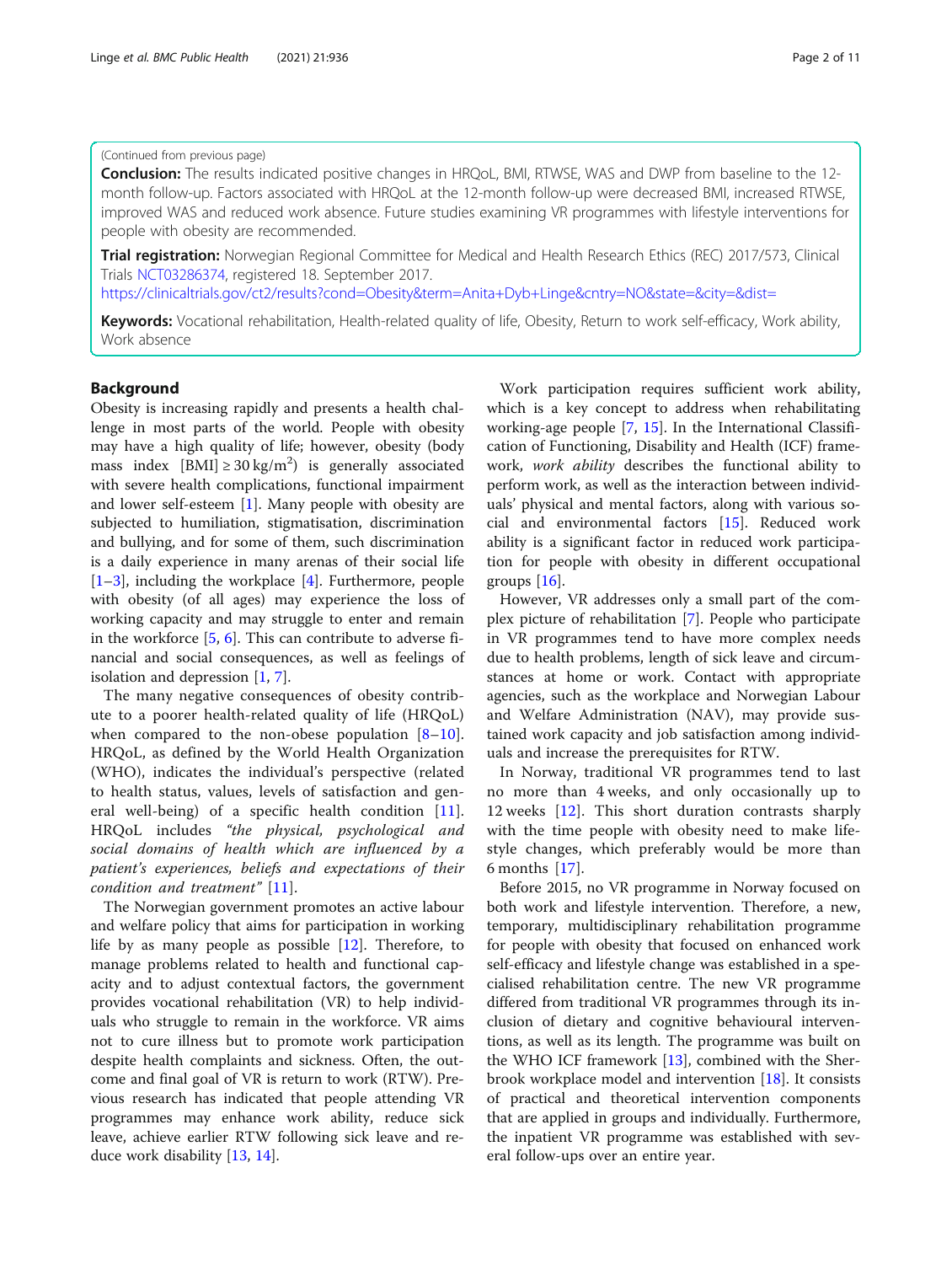The integrated treatment approach, which focuses on work activity, diet and physical activity, uses cognitive approaches to develop coping strategies and self-efficacy skills, aiming to contribute to body weight loss and RTW [\[19](#page-9-0)]. The VR programme emphasises self-efficacy as an essential element of human motivation and behaviour that affects how individuals embrace and cope with life [\[20\]](#page-9-0). According to Bandura, higher self-efficacy is an important determinant of behaviour change [\[20](#page-9-0)–[23](#page-9-0)]. Self-efficacy, which describes personal motivation and the development of coping strategies, may be a useful concept for understanding the self-management aspects of RTW [\[7](#page-9-0)]. Therefore, a specific measurement of RTW self-efficacy (RTWSE) may be useful for evaluating VR interventions and capturing elements of both personal motivation and situational barriers [\[24](#page-9-0)].

The gap between published research results from VR programmes with and without lifestyle interventions is large. Several books [[25](#page-9-0), [26\]](#page-9-0) and journal articles [\[27](#page-9-0), [28](#page-10-0)] have addressed conceptual models of work disability and RTW [[28](#page-10-0)], but little to no focus has been given to obesity and lifestyle change [[29\]](#page-10-0). Only a few studies have focused on the association between multifactorial lifestyle risk and work ability [[30](#page-10-0)]. For example, a Polish study found that work ability was strongly associated with lifestyle for both men and women [\[18](#page-9-0)]. In a Norwegian study, low work ability was more likely to be observed in individuals with unhealthy diets, inactivity and,- obesity, as well as those who were former or current smokers [[30\]](#page-10-0). To the authors knowledge, no other published research has primarily focused on treatment outcomes from participation in VR with integrated work and lifestyle intervention for people on or at risk of sick leave from work due to obesity or obesity-related problems.

Measuring HRQoL may provide information about the burden of obesity beyond the treatment goals and describe the effects of diseases and treatment from the participants' view [\[10,](#page-9-0) [31](#page-10-0)]. Therefore, the primary aim of the present study was to examine the outcome changes in HRQoL, BMI, RTWSE, work ability (as measured with the work ability scale [WAS]), and work participation (measured as the degree of work participation [DWP]) from baseline to 12 months follow-up for participants with obesity in a VR programme with a lifestyle intervention. The secondary aim was to examine associations between the outcome changes and HRQoL at 12-month follow-up. Many studies on obesity and body weight loss have included HRQoL, however, few have explored the mediators affecting HRQoL [[32\]](#page-10-0). Four previous reviews strongly recommended exploring mediators to understand changes in HRQoL [\[33](#page-10-0)–[36](#page-10-0)].

# Methods

# Participants

The study's participants were recruited from a publiclyfunded VR programme with a lifestyle intervention at

Muritunet Rehabilitation Centre in Western Norway. The individuals were referred to the programme by general practitioners according to their right to admission to Norwegian specialist health services [[12\]](#page-9-0). In total, 190 eligible people (divided into 18 groups) stayed at the rehabilitation centre between April 2015 and December 2017. Of these, 95 agreed to participate in the study. Due to the nature of the study intervention, blinding the participants was not possible. However, the employees of the VR programme were blinded to which individuals were participants in the study.

Inclusion criteria were as follows: participants on or at risk of sick leave from work due to obesity or obesityrelated problems, had a BMI of more than  $30 \text{ kg/m}^2$ , were 18 to 67 years old, and had a realistic opportunity to work part- or full-time. The exclusion criteria included substance and alcohol abuse, unstable medical conditions that prevented physical activity, pregnancy, severe mental illness, disability pension, and disabilities requiring permanently modified work.

# Study design and setting

The prospective observational study examined the outcomes of a one-year VR programme. The programme commenced with 4 weeks of inpatient stay at the rehabilitation centre, followed by 5 follow-up meetings at 8, 16, 28, 40 and 52 weeks after baseline (Fig. [1](#page-3-0)). The multidisciplinary team engaged in the rehabilitation programme comprised a labour consultant, health care professionals and a sports educator; they all had complementary roles and collaborated to assess and treat the participants. Each participant developed a plan with goals for work activity, diet, physical activity, and coping strategies for the rehabilitation period.

During the 4-week inpatient stay, the participants had, on average, 17 h of individual consultation with a labour consultant, medical doctor, dieticians, physiotherapist, psychiatrist or nurse, all of whom were educated in Motivational Interviewing [\[37\]](#page-10-0). The participants also took part in 48 h of group activity and lectures, distributed as follows: 14 h of cognitive behaviour theory and practice, 20 h of physical activity, 9.5 h of dietary education, 2.5 h of work-related education and 2 h of lectures about obesity. After the inpatient stay, the participants received an additional 4 h of individual consulting, 6 h of cognitive behaviour theory and practice, 2 h of food education and 4 h of physical activity.

#### Variables

The study used baseline data that was collected prior to the intervention and data that was collected at the last, 12-month follow-up. At baseline, the participants answered questionnaires and took body composition tests on either the first or second day of the visit. After 12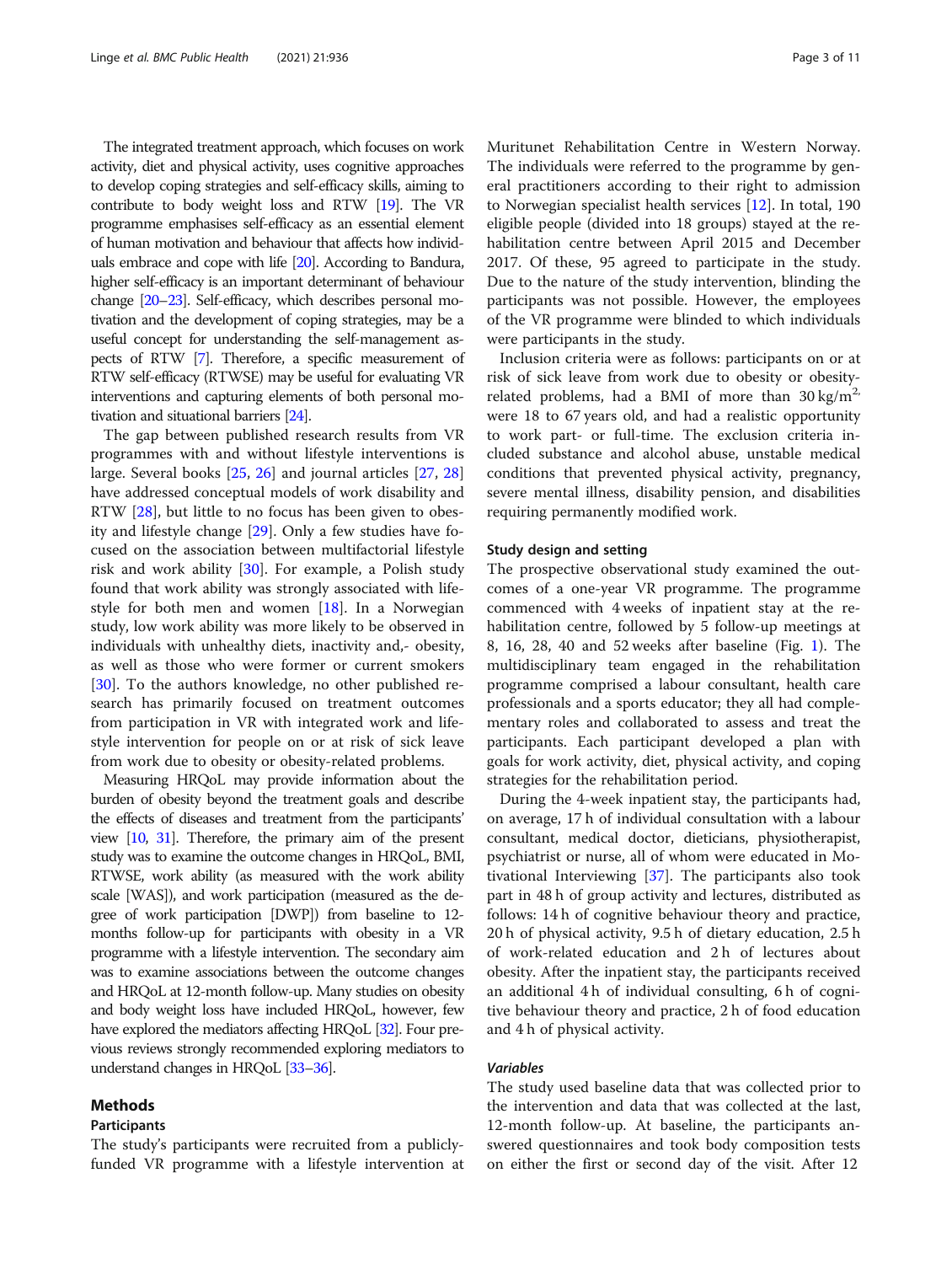

<span id="page-3-0"></span>

months, the participants brought completed forms to the follow-up and took body composition tests at the rehabilitation centre. Participants who did not attend the 12-month follow-up were encouraged to return completed forms by mail with an updated body weight. Nonresponders were sent one reminder.

#### Health-related quality of life measure

The outcomes were measured by the 15D instrument (15-dimensional) published by Sintonen [[38\]](#page-10-0). The 15D consists of many different health states and therefore embraces diverse arenas important for people with obesity [[38,](#page-10-0) [39\]](#page-10-0). It is a generic, comprehensive, selfadministered instrument for measuring HRQoL among adults (aged 16+ years). The 15D covers most of the "do*mains of health*" emphasised in the WHO ICF  $[13]$  $[13]$ , it measures mobility, vision, hearing, breathing, sleeping, eating, speech, excretion, usual activities, mental function, discomfort, symptoms, depression, distress, vitality and sexual activity. The 15D describes health status at five ordinal levels for each dimension  $(1 = no$  problem with any aspect, 5 = deceased). The score was reversed before the analyses so that a higher score indicated better HRQoL. To obtain adequate score variation in the small sample, the total sum score of all 15 question were used (range 1 to 75); previous studies on individuals with musculoskeletal, cardiovascular or psychosomatic disorders and on obese patients, have confirmed better responsiveness to change when assessed by the total scores [[40,](#page-10-0) [41\]](#page-10-0).

The 15D is comparable with existing, commonly used profile and single index scoring instruments in term of reliability, validity, sensitivity, discriminatory power, and response to change [\[38](#page-10-0), [40](#page-10-0), [42](#page-10-0)].

A minimally important difference (MID) is used to provide a measure of the smallest change in the 15D instrument that the participants would identify as important for their HRQoL. A MID should be approximately half a SD [\[43](#page-10-0)].

#### Body mass index

Bodyweight (kg) was measured with a Tanita MC-780 U Multi Frequency Segmental Body Composition Analyzer. The participants' weight was measured with light clothing and without shoes in the morning before breakfast. Each person's height (cm) was measured in a standing position without shoes using a stadiometer. Height was added to the Tanita MC-780 U, and BMI was calculated as weight (kg) divided by height (m) squared and was reported in kg/m<sup>2</sup>. The following WHO BMI reference values for adults were used: underweight  $($  < 18.5 $)$ , normal weight (18.5 to 24.9), overweight (25.0 to 29.9), obesity class I (30.0 to 34.9), obesity class II (35.0–39.9), and obesity class III (above 40) [\[44](#page-10-0)]. Participants who were unable to attend the 12-month follow-up reported their self-monitored weight.

# Return to work self-efficacy

RTWSE is a reliable and valid measurement for assessing working adults with musculoskeletal disorders in terms of their confidence to meet job demands, modify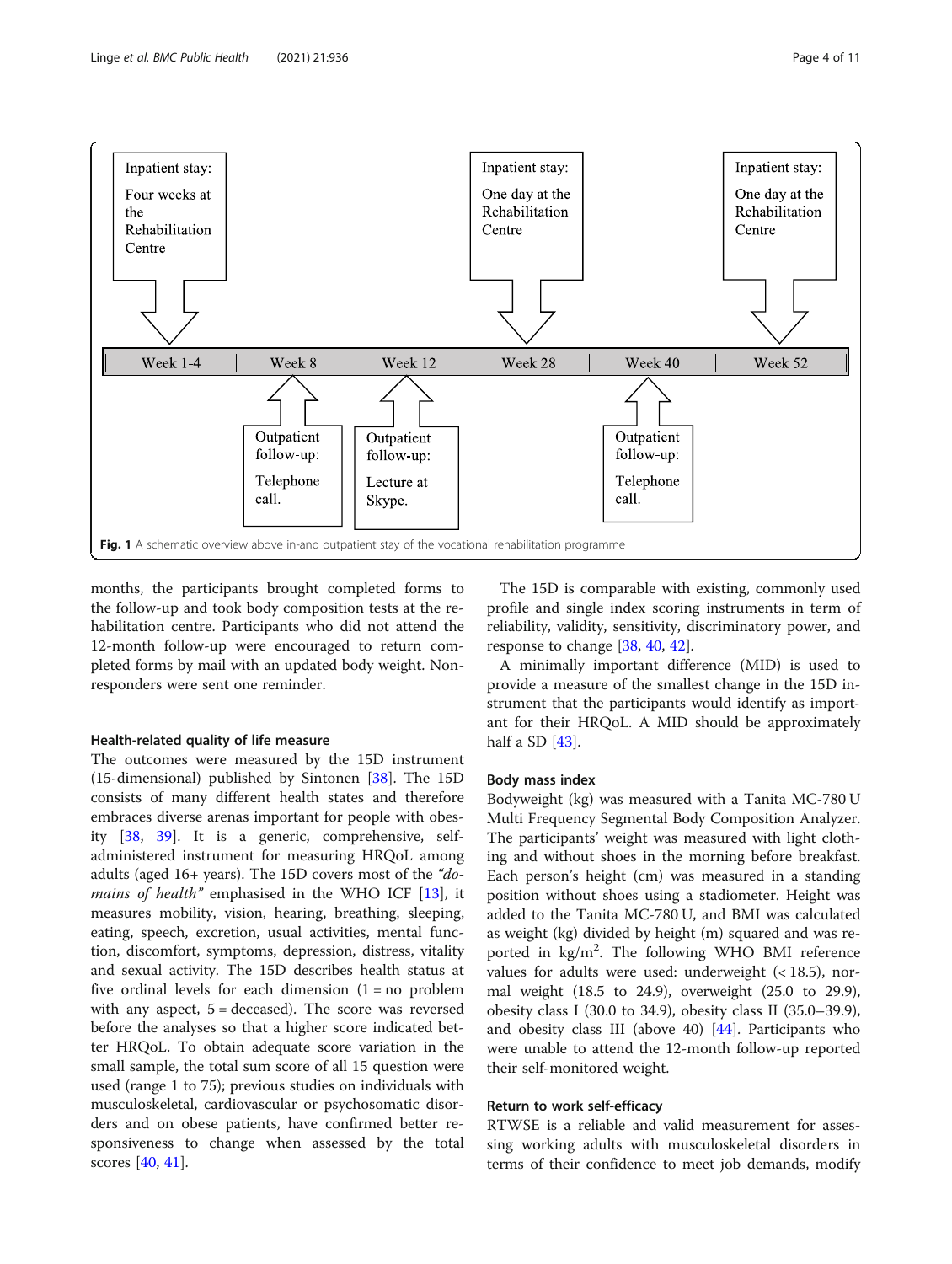job tasks and communicate needs to co-workers and supervisors [[24,](#page-9-0) [45](#page-10-0)]. RTWSE was expected to be a reliable tool for obese individuals with somatic symptoms, as one-third of the present study's participants reported musculoskeletal problems. To determine RTWSE, 19 questions with a score ranging from 1 ("*not sure at all*") to 10 ("very sure") were used to determine RTWSE. The total score (range, 0 to 190) was used for the analyses. RTWSE scoring by Shaw et al. [[24\]](#page-9-0) was followed to interpret changes in self-efficacy, as follows: < 5, low selfefficacy; 5 to 7.5, medium self-efficacy; and  $> 7.5$ , high self-efficacy. Higher values indicated a more positive self-reported RTWSE [[24\]](#page-9-0).

#### Work ability score (WAS)

The WAS involved a self-assessment of perceived mental and physical capacity and work demands [[30\]](#page-10-0). Self-rated work ability was assessed using a single-item question to determine the WAS; this question was published by Gould et al. [\[46](#page-10-0)] as part of the full work ability index (WAI) [\[47](#page-10-0)]. Previous studies have demonstrated a strong association between WAS and the complete WAI [[47](#page-10-0), [48\]](#page-10-0); change in the single-item question predicts the future degree of sick leave, HRQoL, vitality, neck pain, self-rated general physical and mental health, lifestyle and behaviours and current stress [[16](#page-9-0), [47\]](#page-10-0). The question used by this study to measure WAS ("current work ability compared with your lifetime best") used a scale of 0 to 10 (0 = "completely unable to work" and  $10 =$  "work" ability at its best"). The following measurement classification from Gould et al. [\[46](#page-10-0)] was used: poor (0 to 5), moderate (6 to 7), good (8 to 9) and excellent (10).

# Degree of work participation

DWP ranged from 0 to 100 (in per cent) and is the percentage of a full-time position. The first measurement (DWP baseline) was obtained 5 days before the patients enrolled in the programme to avoid counting sick leave used to participate in the program. The second measurement was obtained at the 12-month follow-up. If work participation was not continuous for at least 4 weeks after 12 months follow-up due to vacation and temporary absence, DWP was assigned a value of 0%. For those with 4 weeks of continuous work participation after 12 month follow-up, DWP was based on the degree of their current work participation. DWP data was obtained from by NAV.

# Work absence

Work absence was measured as the number of days absent from work from baseline to 12-month follow-up, as obtained from the NAV. The number of days was adjusted according to reimbursement of part- or full-time benefits, normal working hours for each individual and adjustment for the 2016 leap year. Changes in lifestyle and work self-efficacy are associated with absence days and HRQoL [\[6,](#page-9-0) [49](#page-10-0), [50](#page-10-0)], so measuring work absence during the rehabilitation period was reasonable.

### Sociodemographics

Age, gender, ethnicity, and education level were obtained from the patients' records at the rehabilitation clinic. Age referred to the age of the participants at the start of the intervention. Education level was divided into three categories: (1) elementary school, < 10 years; (2) high school, < 14 years; and (3) college/university education, > 14 years.

Social benefits, work participation (full- or part-time) and sick leave diagnoses were obtained from the NAV. The diagnoses were coded and grouped according to the International Classification of Primary Care (ICPC-2).

### Statistical analysis

Data were analysed using SPSS, v.27 (Armonk, NY: IBM Corp.).

The characterise descriptive statistics were produced with the mean, standard deviation (SD) and range for continuous variables and with numbers and valid percentages for categorical variables. Assumption of normality was tested with a P-P plot (Additional file [1](#page-8-0)). Paired sample t-test were used to analyse HRQoL, BMI, RTWSE, WAS, and DWP for differences between baseline and the 12-month follow-up.

Simple and intermediate multiple regression analyses formed the basis for testing variables in a final multiple linear regression analysis. The explanatory variables were included and excluded according to F-tests for changes in  $\mathbb{R}^2$ . Simple regression analyses were used to produce unadjusted regression effects, and the final regression analysis produced the adjusted regression effect for HRQoL at the 12-months follow-up relative to the change in BMI, RTWSE, WAS, DWP and work absence. These variables were all adjusted for age, gender, sick leave diagnosis, education level, and HRQoL at baseline. All regression effects were presented as unstandardized coefficients.

To detect any potential correlation between the explanatory variables in the final multiple regression analysis, the variance inflation factor (VIF) was examined [[51\]](#page-10-0). Furthermore, P-P-plots were used to examine how closely the data sets agreed and to evaluate the plot distribution's skewness [[52\]](#page-10-0).

The sample size calculation was based on the results from a group that had previously participated in a similar occupational rehabilitation intervention at Muritunet Rehabilitation Centre. For HRQoL an effect size of 0.4 was assumed. Therefore, a sample size of 55 was needed to obtain a power of 80% with a significance level of 5%.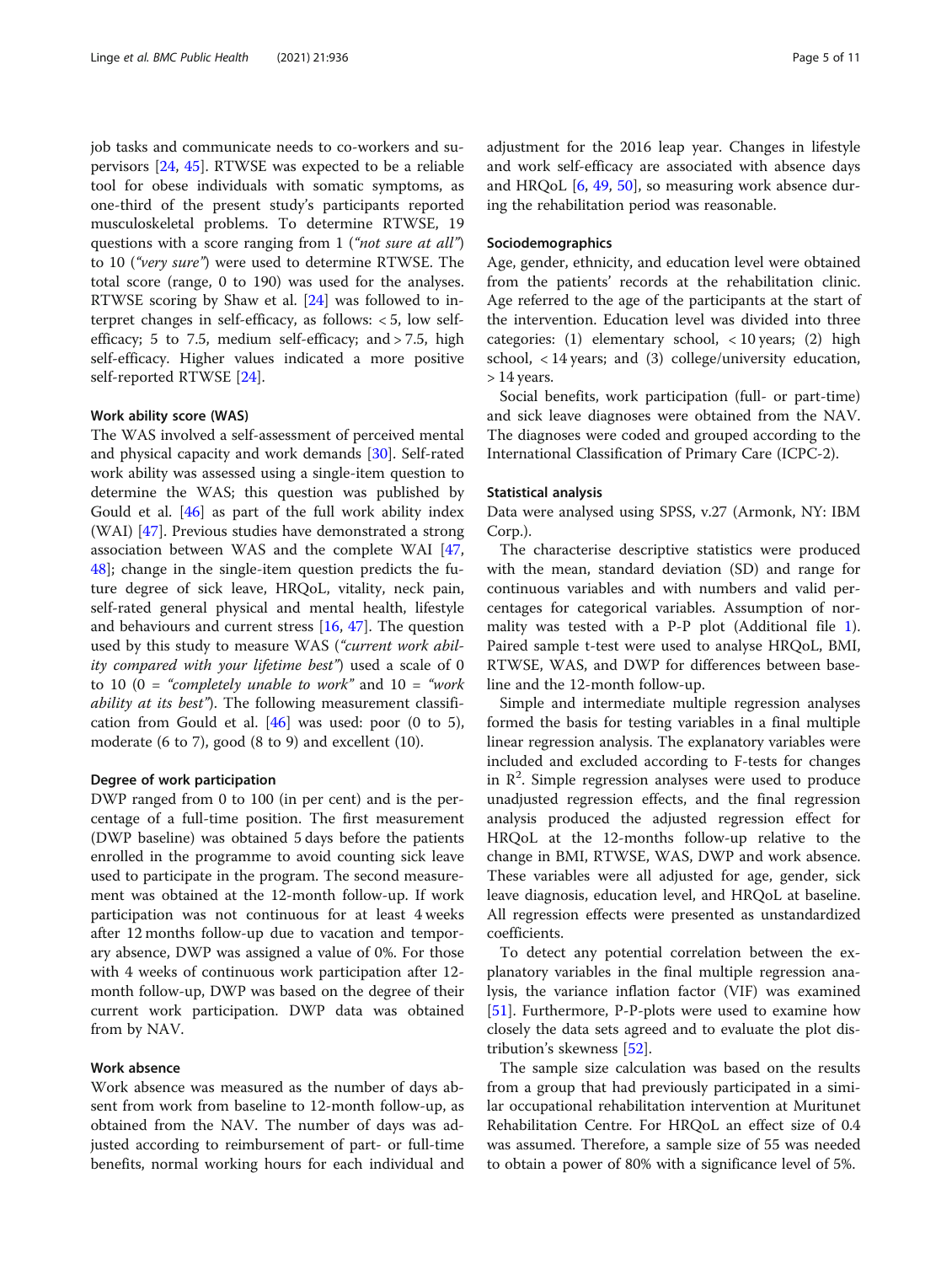# Results

For this study, 95 Caucasians with a mean age of 47 years (range 19 to 64 years) consented to participate. Of these, 46.3% were female. Scores for HRQoL, BMI, RTWSE, WAS, DWP, and work absence were calculated for 68 (71.6%), 65 (68.4%), 62 (65.3%), 68 (71.6%), 95 (100%) and 95 (100%) respondents, respectively. Due to weight loss while waiting to enter the program, one patient had a BMI of 29. The most prevalent sick leave diagnoses were related to musculoskeletal diseases, as well as endocrine, nutritional and metabolic diseases. Among "other diagnoses," almost 70% of the group presented with mental health symptoms, according to the NAV. During the rehabilitation period (from baseline to the 12-month follow-up), the participants had, on average, 152 days of work absence. Of the participants, 83% had continuous absence at the start of the rehabilitation period, while only 16% had periodic absence throughout the rehabilitation period. One patient did not record work absence during the rehabilitation period; this participant attended the rehabilitation program between work shifts.

After 12-month, 27 participants (12 females and 15 males) were lost to follow-up. Of these, 19 participants did not report any reason, 4 could not come due to work, 2 transitioned to disability pension, 1 reported as sick, and 1 patient moved to another part of Norway. The 27 missing participants contributed only minimal differences to the background, outcome and explanatory variables. The individuals who did not participate in this study had lower values in reported body weight, age and education level, and they included more females (Table [1\)](#page-6-0).

At baseline, 11 participants were not in receipt of social benefits from the NAV. They participated in the rehabilitation programme between work shifts. Therefore, it was presumed that they would report higher confidence in their current ability to resume normal job responsibilities. Furthermore, at 12-months, another group  $(n = 11$  participants) did not appear but reported their self-observed body weight. The findings indicated that the bias by these two groups was minimal.

The results of the primary analyses of the changes from baseline to the 12-month follow-up, showed a statistically significant change in HRQoL, BMI, RTWSE, WAS, and DWP during the rehabilitation programme (Table [2\)](#page-6-0). The changes in HRQoL from baseline to 12 month follow-up was 2.57, which was approximately half an SD at baseline. Thus, a minimal important difference (MID) for clinically significant change was obtained [[43](#page-10-0)].

BMI decreased from  $38.8 \text{ kg/m}^2$  to  $36.4 \text{ kg/m}^2$ , a reduction of 6% from baseline to 12-month follow-up, still recorded in the category obesity II (BMI 35–39.6). The RTWSE score increased by 13% from baseline (6.49) to

the 12-months follow-up (7.32), and the participants scored in the upper level of the moderate belief category concerning RTWSE.

From baseline to the 12-month follow-up, the number of participants with a poor WAS score (0 to 5 points) decreased from 32 to 17. The number of participants with a good score (6 to 7) decreased from 13 to 12. Those with a moderate score (8 to 9) increased from 20 to 25, while participants with an excellent score (10) increased from 3 to 14. In average, for all participants, the WAS increased from 5.7 to 7.2, moving from the poor category to the moderate category during the rehabilitation period.

From baseline to the 12-month follow-up, the work participation of the participants increased from 45.7 to 64.4%. DWP increased from 45.7 to 64.4%. At baseline, 65% received social benefits from the NAV, and 35% of participants worked either part or full time. After the 12-month follow-up, 73% of the participants worked part- or full time, an increase of 52% from baseline.

The secondary aim was to examine associations between the outcome changes and HRQoL at 12-months followup. The unadjusted analysis estimated the effect of explanatory variables (BMI, RTWSE, WAS, DWP, and work absence in the follow-up period), and background variables (age, gender, sick leave diagnosis, education level, and HRQoL at baseline) on HRQoL at the 12-month follow-up. Those diagnosed with diseases of the musculoskeletal system and "all others" reported lower HRQoL than participants with diseases of the endocrine, metabolic or nutritional system. Due to the F-test for changes in  $\mathbb{R}^2$ , DWP was included in the final analyses event though a  $p = 0.242$ . Educational level was not statistically significant and was excluded from further analyses.

A final multiple linear regression analysis was performed to analyse the association between HRQoL at the 12-month follow-up with changes in the explanatory variables BMI, RTWSE, WAS, DWP and work absence in the 12- month follow-up period. These variables were adjusted for HRQoL baseline and gender (Table [3](#page-7-0)). The regression model explained 71.8% of the variation in HRQoL at the 12-month follow-up  $(F [7, 48] = 17.48,$  $p < 0.001$ ). Without HRQoL at baseline, this model explained 41.6% of the variance in HRQoL at 12-months follow-up (F [6, 49] = 5.82,  $p < 0.001$ ). HRQoL at the 12month follow-up was statistically significantly associated with a decrease in BMI, increased RTWSE and WAS and fewer days of work absence.

No consequential multicollinearity was found between the explanatory variables in the VIF estimates of the final model. The Mahal and Cooks distance indicated no extreme cases that affected the model. The P-P plot between the expected and the observed cumulative distributions was considered acceptable (Additional file [1](#page-8-0)).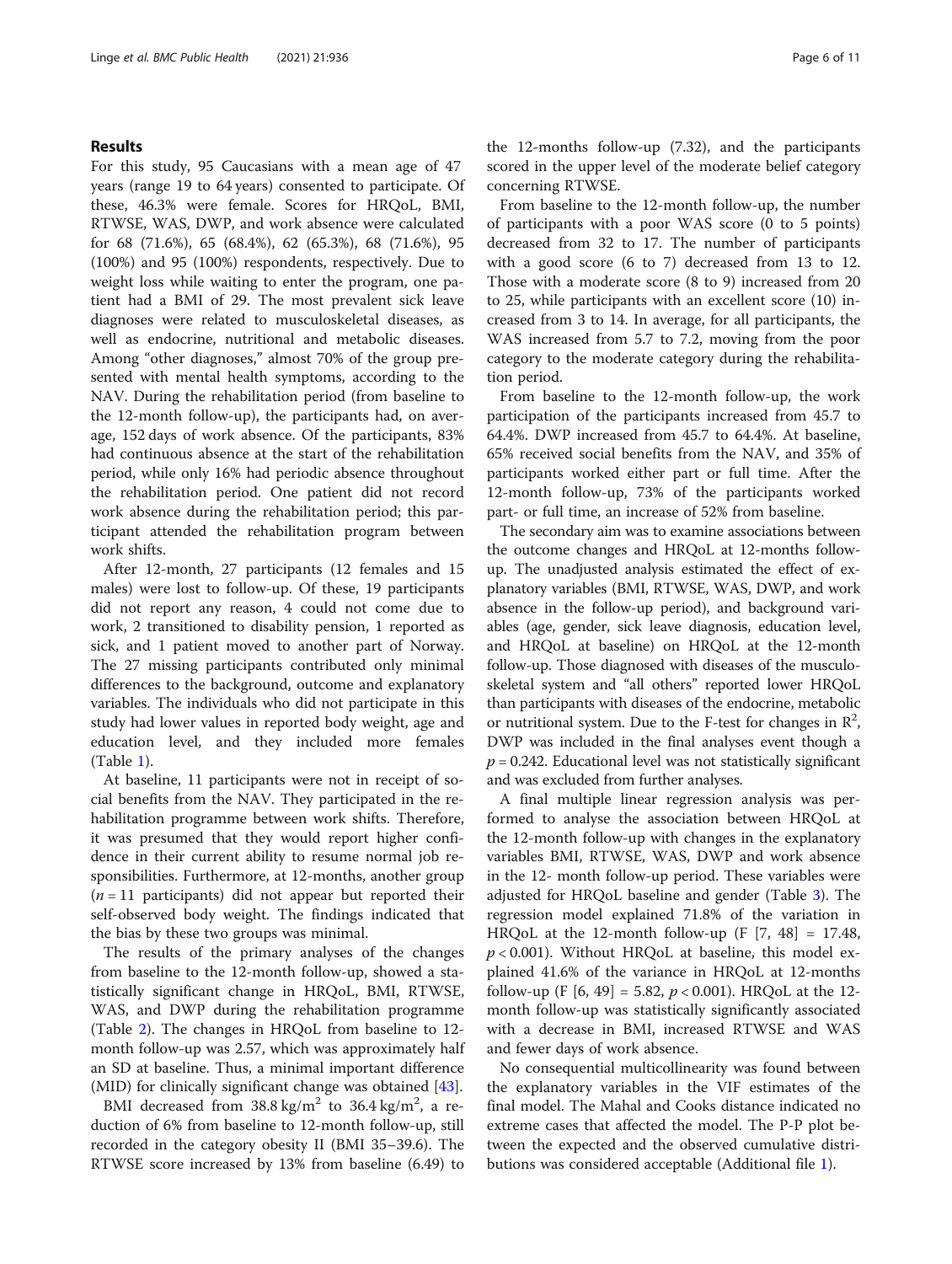# <span id="page-6-0"></span>Table 1 Characteristics of the participants, Baseline

|                                                     | Follow-up $N = 68$ |                        | Lost to follow-up $N = 27$ <sup>d</sup> |                      | Not included $N = 95$ <sup>e</sup> |                        |  |  |
|-----------------------------------------------------|--------------------|------------------------|-----------------------------------------|----------------------|------------------------------------|------------------------|--|--|
| Outcome variable                                    |                    |                        |                                         |                      |                                    |                        |  |  |
| HRQoL, mean (SD <sup>a</sup> , rangeb)              | 64.4               | $(5.43, 53 - 75)$      | 64                                      | $(5.9, 50 - 75)$     |                                    |                        |  |  |
| <b>Explanatory variables</b>                        |                    |                        |                                         |                      |                                    |                        |  |  |
| BMI, mean (SD, range)                               |                    |                        |                                         |                      |                                    |                        |  |  |
| Body mass index, kg/m <sup>2</sup>                  | 38.8               | $(4.2, 29 - 48.5)$     | 40.5                                    | $(5.5, 30.2 - 57.8)$ | 38.5                               | $(5.5, 27.3 - 57.3)$   |  |  |
| Weight, kg                                          | 121.1              | $(18.9, 74.9 - 170.4)$ | 123.5                                   | $(20.5, 74.9 - 196)$ | 116.3                              | $(20.6, 68.1 - 165.2)$ |  |  |
| High, cm                                            | 176.4              | $(9.9, 521 - 200)$     | 174.9                                   | $(10.8, 152 - 196)$  | 173.2                              | $(8.6154 - 197.5)$     |  |  |
| RTWSE, mean (SD, range) $(n = 94)$                  | 124.2              | $(38.1, 29 - 183)$     | 128.2                                   | $(40, 41 - 190)$     |                                    |                        |  |  |
| WAS, mean (SD, range)                               | 5.7                | $(2.7, 0 - 10)$        | 5.4                                     | $(3, 0 - 10)$        |                                    |                        |  |  |
| DWP, mean (SD, range)                               | 47.23              | $(46.68, 0 - 100)$     | 41.85                                   | $(48.68, 0 - 100)$   |                                    |                        |  |  |
| Days of work absence, mean (SD, range) <sup>c</sup> | 152                | $(124, 0 - 365)$       | 156                                     | $(131, 20 - 365)$    |                                    |                        |  |  |
| <b>Background variables</b>                         |                    |                        |                                         |                      |                                    |                        |  |  |
| Sociodemographic status, n (%)                      |                    |                        |                                         |                      |                                    |                        |  |  |
| Age, mean (SD, range)                               | 47.6               | $(9.5, 23 - 63)$       | 45.8                                    | $(11.5, 19-64)$      | 46                                 | $(9.9, 20 - 66)$       |  |  |
| Gender, n (%)                                       |                    |                        |                                         |                      |                                    |                        |  |  |
| Males                                               | 36                 | (53)                   | 15                                      | (55.6)               | 43                                 | (45.3)                 |  |  |
| Females                                             | 32                 | (47)                   | 12                                      | (44.4)               | 52                                 | (54.7)                 |  |  |
| Sick leave diagnoses, n (%)                         |                    |                        |                                         |                      |                                    |                        |  |  |
| Musculoskeletal system                              | 23                 | (35.9)                 | 11                                      | (40.7)               |                                    |                        |  |  |
| Endocrine, nutritional, and metabolic diseases      | 17                 | (26.5)                 | 12                                      | (44.4)               |                                    |                        |  |  |
| All other reported diagnosis                        | 24                 | (37.5)                 | $\overline{4}$                          | (14.8)               |                                    |                        |  |  |
| Education level, n (%)                              |                    |                        |                                         |                      |                                    |                        |  |  |
| Collage/university education (> 14 Years)           | 31                 | (45.6)                 | 8                                       | (29.6)               | 31                                 | (33)                   |  |  |
| High school (< 13 Years)                            | 29                 | (42.6)                 | 16                                      | (59.3)               | 43                                 | (45.7)                 |  |  |
| Elementary school (< 10 Years)                      | 8                  | (11.8)                 | 3                                       | (11.1)               | 17                                 | (18.1)                 |  |  |
| Not finished elementary school                      |                    |                        |                                         |                      | 3                                  | (3.2)                  |  |  |

<sup>a</sup> Standard deviation: SD

<sup>b</sup> Range; Minimum and maximum value

<sup>c</sup> Work absence, measured as number of days from baseline to 12-month follow-up. Numbers of days are adjusted for leap year in 2016

<sup>d</sup> Baselinevalues for 27 missing participants at 12 -month follow-up

<sup>e</sup> Participants who declined to participate in the study

# Discussion

The present study examined the participants' changes in HRQoL, BMI, RTWSE, WAS and DWP from baseline to the 12-month follow-up after participation in a VR programme with specific components to address lifestyle change. The participants achieved a statistically significant increase in HRQoL and the treatment goals

concerning BMI reduction, work self-efficacy and work participation. A change in HRQoL of approximately half an SD indicated a clinically significant change that could help the participants feel more satisfied and successful with the treatment outcome and their lives. Furthermore, the participants' changes showed a 6% BMI loss, which could contribute to a reduced risk of

|  |  | <b>Table 2</b> Comparison of HRQoL, BMI, RTWSE, WAS and DWP from baseline to 12-months follow-up |
|--|--|--------------------------------------------------------------------------------------------------|
|--|--|--------------------------------------------------------------------------------------------------|

|            | Measure      | Mean changes from BL to 12-months | 95% CI        | p values |
|------------|--------------|-----------------------------------|---------------|----------|
| $(n = 68)$ | <b>HRQoL</b> | 2.57                              | 1.35: 3.79    | < 0.001  |
| $(n = 65)$ | BMI          | $-2.33$                           | $-3.10:-1.56$ | < 0.001  |
| $(n = 68)$ | <b>WAS</b>   | .51                               | 0.83:2.20     | < 0.001  |
| $(n = 95)$ | <b>DWP</b>   | 18.69                             | 8.35: 29.02   | 0.001    |

A paired sample t-test was conducted for each of the outcome variables

Confidence interval: CI

Statistically significant variables  $(\leq 0.05)$  are marked with bold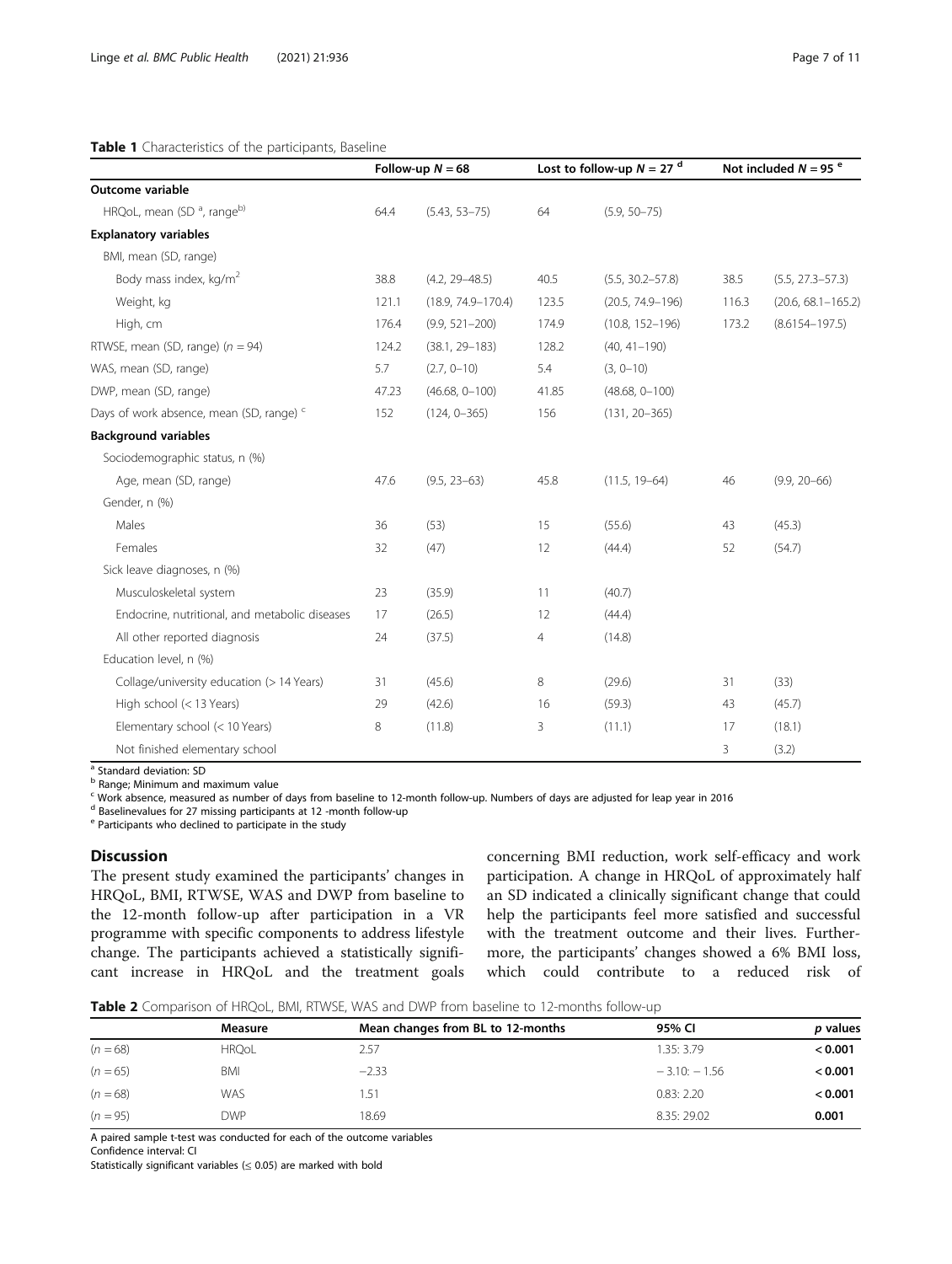|                                 |                | Unadjusted analysis: |          | Final analysis: |                 |            |
|---------------------------------|----------------|----------------------|----------|-----------------|-----------------|------------|
|                                 | $B^a$          | 95% CI               | p values | В               | 95% CI          | $p$ values |
| Age                             | 0.12           | $-0.02:0.27$         | 0.100    |                 |                 |            |
| Gender                          |                |                      |          |                 |                 |            |
| Male                            | $\overline{0}$ |                      |          | $\mathbf 0$     |                 |            |
| Females                         | $-0.38$        | $-3.23: 2.47$        | 0.792    | 2.07            | 0.031:4.10      | 0.047      |
| Sick leave diagnosis            |                |                      | 0.015    |                 |                 |            |
| MS <sup>b</sup>                 | $\overline{0}$ |                      |          |                 |                 |            |
| EMD <sup>c</sup>                | 4.89           | 1.45: 8.32           | 0.006    |                 |                 |            |
| All other <sup>d</sup>          | 3.2            | 0.09:6.31            | 0.044    |                 |                 |            |
| Educational level               |                |                      | 0.267    |                 |                 |            |
| Collage/university (< 14 years) | 2.26           | $-0.74: 5.25$        | 0.137    |                 |                 |            |
| High school (> 13 years)        | $\mathbf 0$    |                      |          |                 |                 |            |
| Elementary school (> 10 years)  | 2.59           | $-2.04:7.22$         | 0.268    |                 |                 |            |
| HRQoL (baseline)                | 0.65           | 0.44:0.86            | < 0.001  | 0.73            | 0.53:0.94       | < 0.001    |
| BMI <sup>e</sup>                | $-0.59$        | $-0.10: -0.05$       | 0.031    | $-0.34$         | $-0.65 - 0.04$  | 0.029      |
| RTWSE <sup>e</sup>              | 0.04           | 0.01:0.07            | 0.021    | 0.02            | 0.004:0.04      | 0.023      |
| WAS <sup>e</sup>                | 0.86           | 0.43:1.34            | < 0.001  | 0.91            | 0.55:1.28       | < 0.001    |
| DWP <sup>e</sup>                | 0.017          | 0.01:0.05            | 0.242    | $-0.019$        | $-0.04:0.001$   | 0.060      |
| Work absence <sup>t</sup>       | $-0.02$        | $-0.03: -0.01$       | 0.001    | $-0.01$         | $-0.02: -0.002$ | 0.020      |

<span id="page-7-0"></span>

|  | Table 3 Associations between HROoL at 12-months follow-up and the other outcome variables: BMI. RTWSE. WAS. DWP and work |  |  |  |  |  |  |
|--|--------------------------------------------------------------------------------------------------------------------------|--|--|--|--|--|--|
|  | absence, adjusted for the background variables. Unadjusted and adjusted multiple regression analyses                     |  |  |  |  |  |  |

Univariate analyses. Variables were included and excluded according to F-tests for changes in R2 marked with bold and further included in the final analyses Multiple regression analysis: Final analyses are controlled for the effect of background variables and HRQoL baseline

Unstandardized regression coefficient (B)

<sup>b</sup> Musculoskeletal diagnosis

 $c$  Endocrine, metabolic, and nutritional diagnosis

<sup>d</sup> All other reported diagnosis

<sup>e</sup> Value of change from baseline to 12-months

<sup>f</sup> Work absence, measured as the number of days from baseline to 12-month follow-up

In the final analyses; statistically significant p values ( $\leq$  0.05) marked in bold

 $R^2$  Final analysis = 71,8 F = 17,48

cardiovascular diseases and help to prevent early mortality [\[10](#page-9-0)]. The participants also increased their RTWSE to moderate belief about their current ability to resume and handle normal job responsibilities. Additionally, the participants' WAS score increased during the VR programme, from poor to moderate, as did DWP which could contribute to individual well-being and reduced social security costs to society [[7](#page-9-0)]. These changes indicated progress in the participants' RTW progress, HRQoL, vitality, self-rated general physical and mental health, lifestyle and behaviours and current stress [[15](#page-9-0), [16,](#page-9-0) [47](#page-10-0)]. Furthermore, the participants' self-efficacy beliefs about changing their behaviour seemed to be strengthened during the VR programme.

The paper's second aim was to examine associations between the outcome changes and HRQoL at 12 months follow-up, measured with the 15D. A statistically significant association was found between HRQoL at the 12-month follow-up and changes in BMI, RTWSE, WAS and days of work absence. The final regression model fit the data well, with 71.8% explained variance, which provided a good indication of factors that contribute to variation in HRQoL.

The major difference between traditional VR programmes and the one examined by this study was the focus on dietary- and cognitive behavioural intervention, as well as the programme's length. The findings in this study and for this new programme were the participants' change in BMI and work participation, which were also associated with HRQoL.

# Comparison with other studies

The findings of the present study were comparable with previous research that indicated that people attending VR programmes may increase work ability and reduce sick leave and work disability [\[13](#page-9-0), [14](#page-9-0), [22\]](#page-9-0).

The results of the present study showed that focus on lifestyle intervention over time resulted in BMI reduction; this was also comparable to the findings of other studies on lifestyle interventions [\[17\]](#page-9-0). Previous published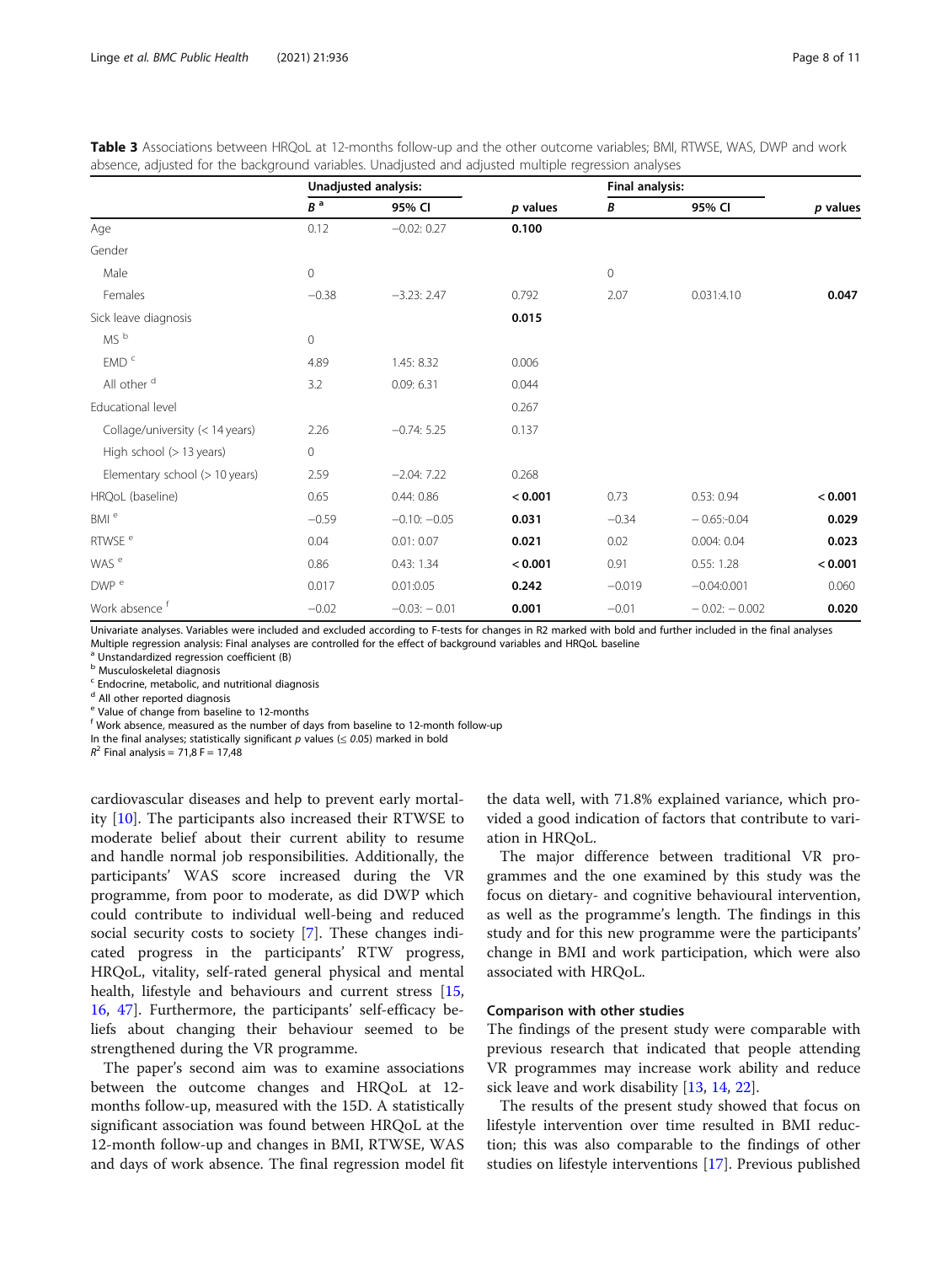<span id="page-8-0"></span>studies on people with obesity found significant variability in HRQoL after weight loss [\[32\]](#page-10-0). However, the findings of the present study supported other published studies that found that weight loss is related to HRQoL [[10,](#page-9-0) [32](#page-10-0), [39](#page-10-0)]. The results also aligned with those other studies that found improved HRQoL scores correspond with increased positive self-efficacy-expectations and work participation, indicating that employment may positively contribute to self-esteem [\[20,](#page-9-0) [31,](#page-10-0) [53\]](#page-10-0).

Furthermore, the participants' WAS scores were comparable to those found in other studies that showed an association between levels of obesity and WAS [[16](#page-9-0), [54](#page-10-0), [55\]](#page-10-0). Additionally, the process of returning to work following a long-term sick leave can be challenging to individuals, both physically and mentally. Participants with the highest number of absence days scored the lowest on HRQoL, and these findings were comparable with those of other studies [\[32](#page-10-0), [50](#page-10-0), [56\]](#page-10-0).

Previous studies have focused on obesity and obesity treatment or employment and vocational rehabilitation. To the authors knowledge, no studies have considered VR with a lifestyle intervention lasting 1 year. Based on this research, emphasising and exploring further factors associated with HRQoL for people with obesity are highly recommended.

# Limitations

This study had several limitations. First, since it was a small-scale study, more extensive studies are needed to address participants' changes during VR programmes with lifestyle interventions, as well as the factors contributing to HRQoL for people on or at risk of sick leave from work due to obesity or obesity-related problems. Second, although the differences between the sample and the non-participants were controlled for, the study failed to compare some important variables due to confidentiality agreements. Third, the study only included individuals who participated in rehabilitation. Therefore, the factors associated with HRQoL may have been influenced by the participants' involvement in a clinical research study during rehabilitation. Whether the results were representative of a broader population of obese individuals cannot be determined. Fourth, self-reported body weight should be avoided as far as possible because of a potential bias of underestimation [\[57](#page-10-0)]. However, no significant body weight was observed between the 11 participants who self-reported their body weight at 12 month and the participants who did not self-report. Finally, the results may not be valid for non-Caucasian people.

# Strengths

The paper's main strength was its focus on participants who were on or at risk of sick leave from work due to

obesity or obesity-related problems, and the VR programme integrated work and lifestyle intervention. Moreover, due to the prospective observational design, the VR programme and the study's findings may be generalised more easily than if specially developed interventions and a randomized controlled trial design had been used, for example. Finally, different data sources provide a wide range of explanations on factors affecting HRQoL.

# Conclusion

For the first aim, which were related to changes from baseline to the 12-month follow-up, statistically significant positive changes in HRQoL, BMI, RTWSE, WAS and DWP were found after participation in the VR programme. Regarding the second aim, a positive change in HRQoL was significantly associated with BMI loss, improved RTWSE and WAS and a decrease in absence days after participation in the VR programme. The results indicated that people on or at risk of sick leave from work due to obesity or obesity-related problems may need lifestyle changes and return to work selfefficacy to strengthen their HRQoL. Therefore, use of the 15D instrument was appropriate for estimating the outcome of VR programmes and interventions. We hope the findings of this study can inform and inspire future research on VR with a lifestyle intervention for people on or at risk of sick leave from work due to obesity or obesity-related problems.

#### Abbreviations

HRQoL: Health-Related Quality of Life; BMI: Body Mass Index; RTWSE: Return to Work Self-Efficacy; WAS: Work Ability Score; DWP: Degree of Work Participation; Cm: Centimetres; Kg: Bodyweight; NAV: Norwegian Labour and Welfare Administration; WHO: World Health Organization; ICPC-2: International Classification of Primary Care; VIF: Variance Inflation Factor

# Supplementary Information

The online version contains supplementary material available at [https://doi.](https://doi.org/10.1186/s12889-021-10954-y) [org/10.1186/s12889-021-10954-y](https://doi.org/10.1186/s12889-021-10954-y).

Additional file 1. P-P-plotts. Assumption of normality was tested with P-P plots and were used to examine how closely the data sets agreed and to evaluate the plot distribution's skewness.

#### Acknowledgements

We thank all participants who completed the study questionnaire and the anthropometrics in the one-year VR programme with a lifestyle intervention for people with a BMI above 30 kg/m<sup>2</sup>. .

#### Authors' contributions

A.D.L.: Main investigator, designed the study protocol (in close collaboration with C. J and S.K.B), collected data, held responsibility for database quality assessment, categorised variables (in close collaboration with C. J and S.K.B), performed statistical analysis (in close collaboration with P. L and S.K.B), and wrote the first draft of the manuscript and its successive revisions. C.J.: Contributed to the design of the study protocol, categorised variables and substantially contributed to the text in the manuscript by substantively revising and editing the content. P.L.: Contributed to the statistical design and analysis, and substantially contributed to the text in the manuscript by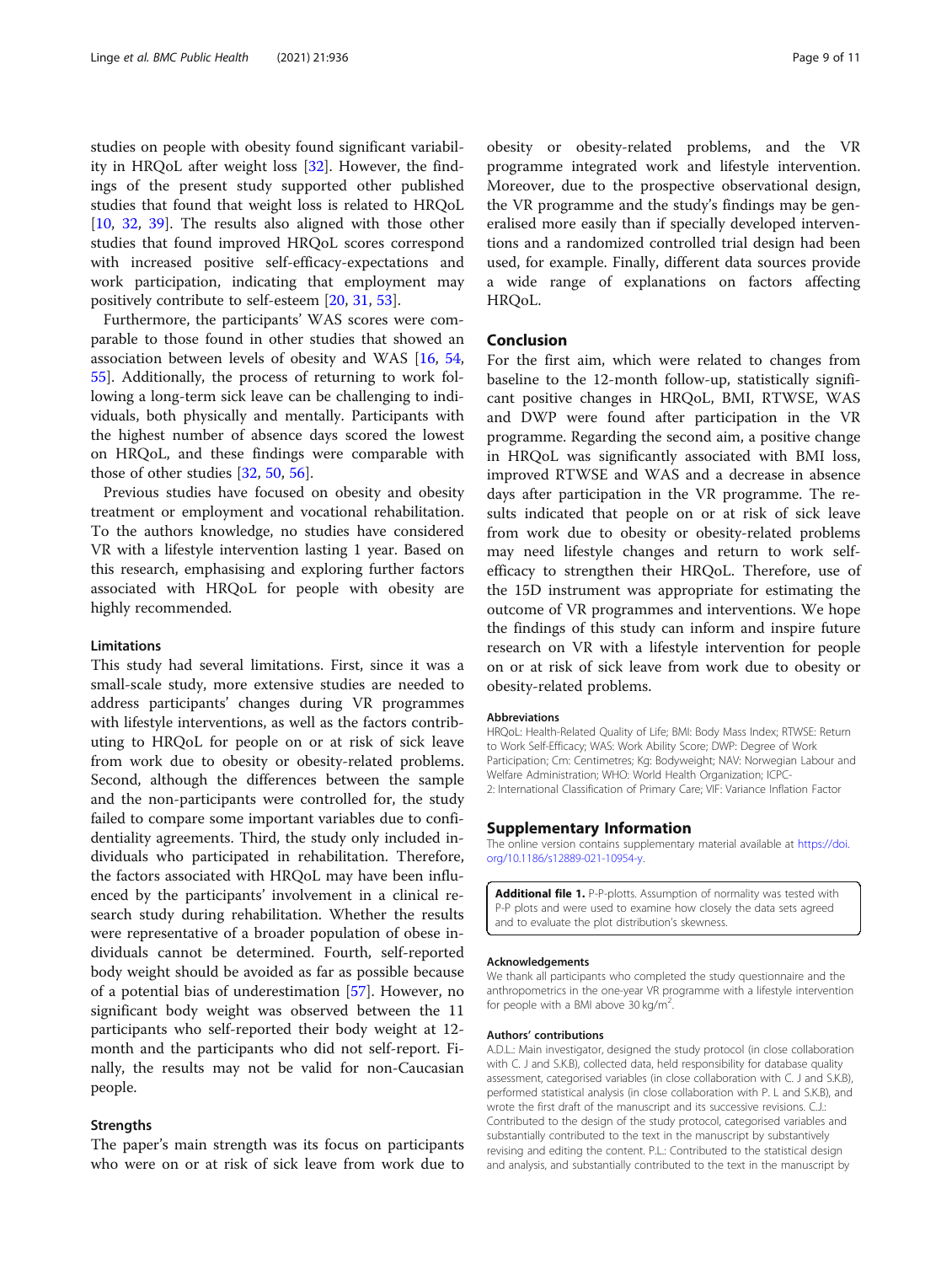<span id="page-9-0"></span>substantively revising and editing the content. S.K.B.: Contributed to the design of the study protocol, categorised the variables, contributed to the statistical design and analysis and substantially contributed to the manuscript by substantively revising and editing the content. All authors (A.D.L., C.J., P.L.,and S.K.B.) have read and approved the final manuscript. They have agreed to be personally responsible for their contributions and ensure that issues related to the accuracy or integrity of any part of the work, even those in which they were not personally involved, are investigated and resolved and that the resolution is properly documented.

#### Funding

The Central Norway Regional Health Authority funded the VR programme at Muritunet, and Volda University College provided Ph.D. funding for Anita Dyb Linge.

#### Availability of data and materials

The dataset used and analysed in this article is available from the corresponding author on reasonable request.

# **Declarations**

#### Ethics approval and consent to participate

This study was approved by the Norwegian Regional Committee for Medical and Health Research Ethics Central Norway (REC) 2017/573 and was registered in Clinical Trials with the trial identifier NCT03286374. All written consents to participate in the study followed the laws and guidelines for proper health research and treatment according to the Specialised Health Care Services of Norway. Furthermore, the study was conducted in accordance with the Helsinki Declaration and adheres to the CONSORT guidelines for pragmatic trials [\[58\]](#page-10-0).

#### Consent for publication

"Not applicable".

#### Competing interests

The authors declare that they have no competing interests in this study.

#### Author details

<sup>1</sup>Institute of Social Sciences, Volda University College, Mailbox 500, 6101 Volda, Norway. <sup>2</sup>Norwegian National Advisory Unit on Occupational Rehabilitation, Haddlandsvegen 20, 3864 Rauland, Norway. <sup>3</sup>Department of Public Health and Nursing, Norwegian University of Science and Technology (NTNU), Håkon Jarls gate 11 and Mauritz Hanssens Gate 2, 7491 Trondheim, Norway. <sup>4</sup> Faculty of Health Sciences and Social Care, Molde University College, Britvegen 2, 6410 Molde, Norway. <sup>5</sup>Oslo Centre for Biostatistics and Epidemiology, Department of Biostatistics, University of Oslo, Sognsvannsveien 9, 0372 Oslo, Norway.

# Received: 23 October 2020 Accepted: 3 May 2021 Published online: 17 May 2021

#### References

- 1. Colditz GA, Dart H. Epidemiology and health and economic consequences. In: Wadden TA, Bray G, editors. Handbook of obesity treatment. 2nd ed. New York: Guildford Press; 2018. p. 3–24.
- 2. Nossum R, Johansen A-E, Kjeken I. Occupational problems and barriers reported by individuals with obesity. Scand J Occup Ther. 2018;25(2):136–44. <https://doi.org/10.1080/11038128.2017.1279211>.
- 3. Stunkard AJ, Wadden TA. Psychological aspects of severe obesity. Am J Clin Nutr. 1992;55(2):524S–32S. [https://doi.org/10.1093/ajcn/55.2.524s.](https://doi.org/10.1093/ajcn/55.2.524s)
- 4. Puhl RM, Heuer CA. The stigma of obesity: a review and update. Obesity (Silver Spring, Md). 2009;17(5):941–64.
- 5. Narbro K, Ågren G, Jonsson E, Larsson B, Näslund I, Wedel H, et al. Sick leave and disability pension before and after treatment for obesity: a report from the Swedish obese subjects (SOS) study. Int J Obes. 1999;23(6):619–24. [https://doi.org/10.1038/sj.ijo.0800890.](https://doi.org/10.1038/sj.ijo.0800890)
- Van Duijvenbode DC, Hoozemans MJ, Van Poppel MN, Proper KI. The relationship between overweight and obesity, and sick leave: a systematic review. Int J Obes. 2009;33(8):807–16. [https://doi.org/10.1038/ijo.2009.121.](https://doi.org/10.1038/ijo.2009.121)
- 7. Ekberg K, Ståhl C. Employment as a Key Rehabilitation Outcome. In: Bültmann U, Siegrist J, editors. Handbook of Disability, Work and Health. 1: Springer International Publishing; 2020. p. 364–84.
- Lehnert T, Stuhldreher N, Streltchenia P, Riedel-Heller SG, Konig HH. Sick leave days and costs associated with overweight and obesity in Germany. J Occup Environ Med. 2014;56(1):20–7. [https://doi.org/10.1097/JOM.](https://doi.org/10.1097/JOM.0000000000000065) 000000000000065
- 9. Park S. Pathways linking obesity to health-related quality of life. Qual Life Res. 2017;26(8):2209–18. <https://doi.org/10.1007/s11136-017-1565-x>.
- 10. Rejeski WJ, Williamson D. Effects of lifestyle interventions on health related quality of life and physical functioning. In: Wadden TA, Bray G, editors. Handbook of obesity treatment. 2nd ed. New York: The Guildford Press; 2018. p. 223–40.
- 11. Bowling A. Appendix 1: "The definition and measurement of well-being and quality of life in mental health promotion and outcomes" Annual report of the Chief Medical Officer 2013 Public mental health priorities: Investing in the evidence London: Department of Health; 2013. p. 320.
- 12. Norwegian Labour and Welfare Administration (NAV). Arbeidsrettet rehabilitering [https://www.nav.no/no/person/arbeid/oppfolging-og-tiltak](https://www.nav.no/no/person/arbeid/oppfolging-og-tiltak-for-a-komme-i-jobb/tiltak-for-a-komme-i-jobb/arbeidsrettet-rehabilitering)[for-a-komme-i-jobb/tiltak-for-a-komme-i-jobb/arbeidsrettet-rehabilitering](https://www.nav.no/no/person/arbeid/oppfolging-og-tiltak-for-a-komme-i-jobb/tiltak-for-a-komme-i-jobb/arbeidsrettet-rehabilitering): NAV; 2019 [cited 2021 12.02].
- 13. Sewdas R, de Wind A, Abma FI, Boot CRL, Brouwer S. Personal and environmental factors influencing work participation among individuals with chronic diseases. In: Bültmann U, Siegrist J, editors. Handbook of disability, work and health. Cham: Springer International Publishing; 2020. p. 385–98. [https://doi.org/10.1007/978-3-030-24334-0\\_21.](https://doi.org/10.1007/978-3-030-24334-0_21)
- 14. De Vries H, Fishta A, Weikert B, Rodriguez Sanchez A, Wegewitz U. Determinants of sickness absence and return to work among employees with common mental disorders: a scoping review. J Occup Rehabil. 2018; 28(3):393–417. [https://doi.org/10.1007/s10926-017-9730-1.](https://doi.org/10.1007/s10926-017-9730-1)
- 15. Martimo K-P, Takala E-P. Concepts of work ability in rehabilitation. In: Bültmann U, Siegrist J, editors. Handbook of disability, Work and Health: Springer International Publishing; 2020. p. 551–570, DOI: [https://doi.org/10.1](https://doi.org/10.1007/978-3-030-24334-0_30) [007/978-3-030-24334-0\\_30](https://doi.org/10.1007/978-3-030-24334-0_30).
- 16. Van den Berg TI, Elders LA, de Zwart BC, Burdorf A. The effects of work-related and individual factors on the work ability index: a systematic review. Occupational Environ Med. 2009;66(4):211–20. <https://doi.org/10.1136/oem.2008.039883>.
- 17. Wadden TA, Butryn ML, Wilson C. Lifestyle modification for the management of obesity. Gastroenterology. 2007;132(6):2226–38. [https://doi.](https://doi.org/10.1053/j.gastro.2007.03.051) [org/10.1053/j.gastro.2007.03.051.](https://doi.org/10.1053/j.gastro.2007.03.051)
- 18. Kaleta D, Makowiec-Dabrowska T, Jegier A. Lifestyle index and work ability. Person-related factors associated with work participation in employees with health problems: a systematic review. 2006;19(3):170–7.
- 19. Heerkens Y, Engels J, Kuiper C, Van Der Gulden J, Oostendorp R. The use of the ICF to describe work related factors influencing the health of employees. Disabil Rehabil. 2004;26(17):1060–6. [https://doi.org/10.1080/0963](https://doi.org/10.1080/09638280410001703530) [8280410001703530](https://doi.org/10.1080/09638280410001703530).
- 20. Bandura A. Self-efficacy: toward a unifying theory of behavioral change. Psychol Rev. 1977;84(2):191–215. <https://doi.org/10.1037/0033-295X.84.2.191>.
- 21. Gomez-Rubalcava S, Stabbert K, Phelan S. Behavioral treatment of obesity. In: Bültmann U, Siegrist J, editors. Handbook of obesity treatment. 2nd ed. New York: Guilford Press; 2018. p. 336–48.
- 22. de Wit M, Wind H, Hulshof CTJ, Frings-Dresen MHW. Person-related factors associated with work participation in employees with health problems: a systematic review. Int Arch Occup Environ Health. 2018;91(5):497–512. <https://doi.org/10.1007/s00420-018-1308-5>.
- 23. Bandura A, Adams N, Hardy A, Howells G. Tests of generality of self-efficacy theory. Cognit Ther Res. 1980;4(1):39–66. <https://doi.org/10.1007/BF01173354>.
- 24. Shaw WS, Reme SE, Linton SJ, Huang YH, Pransky G. 3rd place, PREMUS best paper competition: development of the return-to-work self-efficacy (RTWSE-19) questionnaire--psychometric properties and predictive validity. Scand J Work Environ Health. 2011;37(2):109–19. <https://doi.org/10.5271/sjweh.3139>.
- 25. Costa-Black KM, Feuerstein M, Loisel P. Work disability models: past and present. In: Loisel PaA, J. R, editor. Handbook of work disability. New York: Springer; 2013. p. 71–93, DOI: [https://doi.org/10.1007/978-1-4614-6214-9\\_6.](https://doi.org/10.1007/978-1-4614-6214-9_6)
- 26. Knauf MT, Schultz IZ. Current conceptual models of return to work. In: Schultz I, Gatchel R, editors. Handbook of return to work. Boston: Springer; 2016. p. 27–51. [https://doi.org/10.1007/978-1-4899-7627-7\\_2](https://doi.org/10.1007/978-1-4899-7627-7_2).
- 27. Schultz IZ, Stowell AW, Feuerstein M, Gatchel RJ. Models of return to work for musculoskeletal disorders. J Occup Rehabil. 2007;17(2):327–52. [https://](https://doi.org/10.1007/s10926-007-9071-6) [doi.org/10.1007/s10926-007-9071-6.](https://doi.org/10.1007/s10926-007-9071-6)